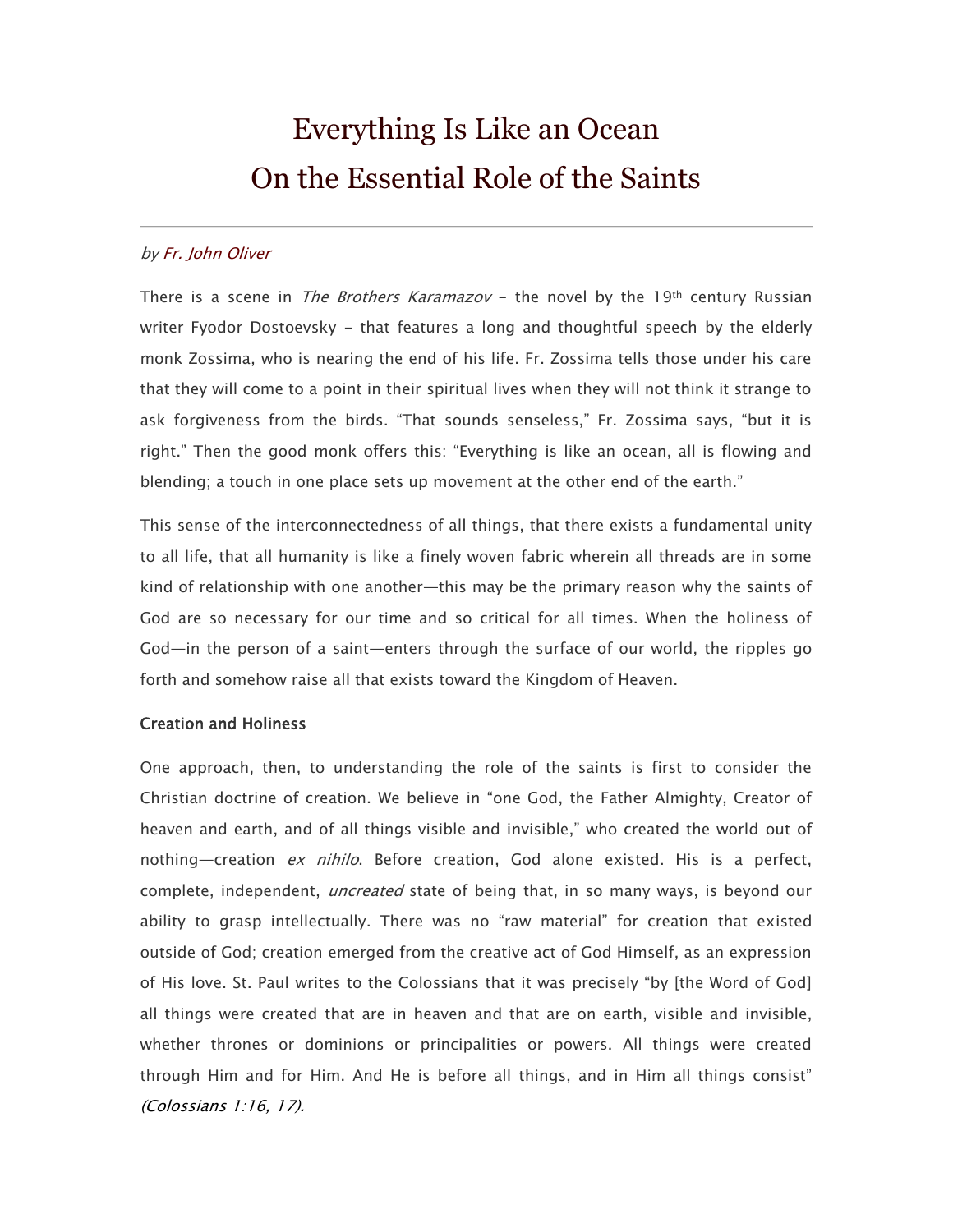

In Christian thought, while there is Christ before and without creation, there is no creation before or without Christ. And when a human being becomes "christified," or Christ-like, he, in a sense, draws down the holiness of Christ—not just into his own self, but into all creation. "A single saint is an extraordinarily precious phenomenon for all mankind," wrote Archimandrite Sophrony Sakharov in his wonderful book on St. Silouan of Mt. Athos. "By the mere fact of their existence unknown, maybe, to the world, but known to God—the saints draw down upon the world, upon

all humanity, a great blessing of God."

From the bones of Elisha (2 Kings 13:20, 21) to the handkerchiefs of St. Paul (Acts 19:12), authentic holiness will spill over whatever "walking chalice" is carrying it to touch the lives of others. This calls to mind the famous observation of St. Seraphim of Sarov, the 18th century Russian saint, "Acquire the Spirit of peace, and a thousand souls around you will be saved."

# From Emulation to Veneration and Relationship

What exactly do we *do* with the saints? St. Paul writes: "Imitate me just as I imitate Christ" *(1 Corinthians 11:1)*. Certainly as believers we are called to emulate the saints in their witness to Christ and His Kingdom. However, are the saints men and women that we are asked only to admire, appreciate and emulate? Or, is there more: can we actually develop a relationship with the saints?

For the Orthodox Christian, the answer is an unqualified Yes! Because the Church is the Body of an always alive, always present Christ, her members enjoy a communion with each other that is stronger than space and time and the categories of life and death to which this fallen world is limited. The Church professes that after death, the soul whether shining with virtue or stained with vice—experiences continual awareness. It's an abundantly Biblical idea, seen in many places. For example, we see it in the parable the Lord Jesus told of Lazarus and the Rich Man, in Heaven and in Hades respectively,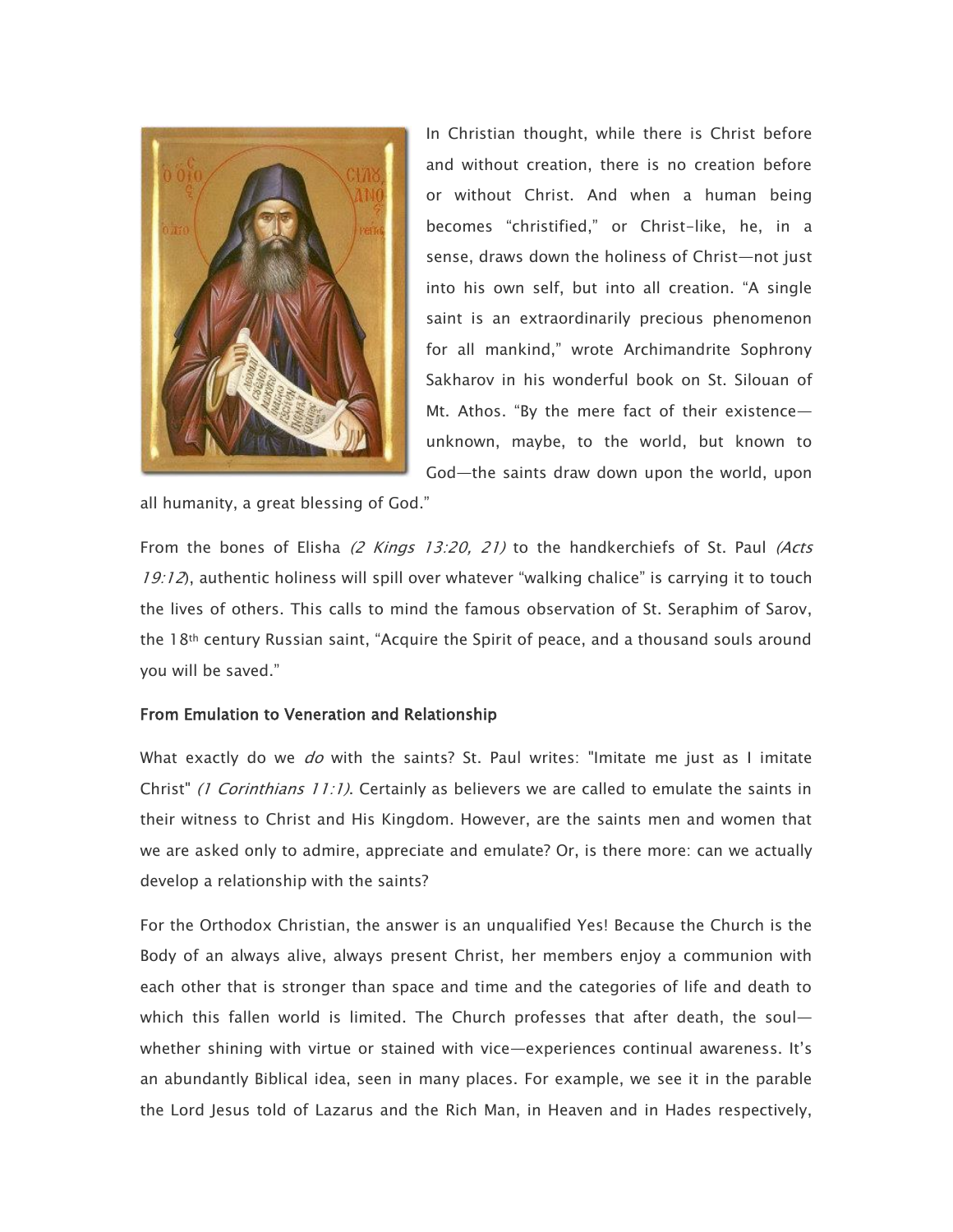who both engaged Abraham in dialogue after their deaths (Luke 16:19–31). We see it in our Lord's promise to the thief hanging on the Cross next to Him, that "today you will be with Me in paradise" (Luke  $23:43$ ). We see it in the words of St. Paul, who wrote that "to be absent from the body [is] to be present with the Lord" (2 Corinthians  $5:8$ ). And we see it in that "great cloud of witnesses" with which we are surrounded, as the Book of Hebrews proclaims, inviting us to "come to Mount Zion and to the city of the living God, the heavenly Jerusalem . . . to the general assembly and church of the firstborn *who are* registered in heaven . . . to



the spirits of just men made perfect, to Jesus the Mediator of the new covenant" (Hebrews 12:22–24).

The living Christian's relationship with the saints may be described as veneration—not worship, which is reserved for God alone; and yet it is more than admiration and emulation, which can be practiced with regard to anyone with any quality we might happen to want. Instead, there is veneration: we venerate the saint as we might venerate the icon—experientially and prayerfully, always aware that there is so much more going on than what meets the eye.

### Holiness That Keeps the World Going

The saints are signs that *Christianity works*. Every saint is a walking homily, revealing what can happen when a person orients his whole being around Christ—lives are changed, miracles happen, evil is defeated, righteousness prevails. And at an even deeper level, the saints are so critical for our time and for all times because, as Fr. Zossima told his young disciples, "*Everything is like an ocean*; a touch in one place sets up movement at the other end of the earth."

Notice the implication? Because of what Archimandrite Sophrony in *St. Silouan the* Athonite calls "the ontological unity of humanity," each person who does a righteous deed, no matter how minor, sends ripples of redemption through the world. Each person who overcomes evil, no matter how minor, inflicts a huge defeat on cosmic evil. Remember the observation by Fr. Sophrony: "A single saint is an extraordinarily precious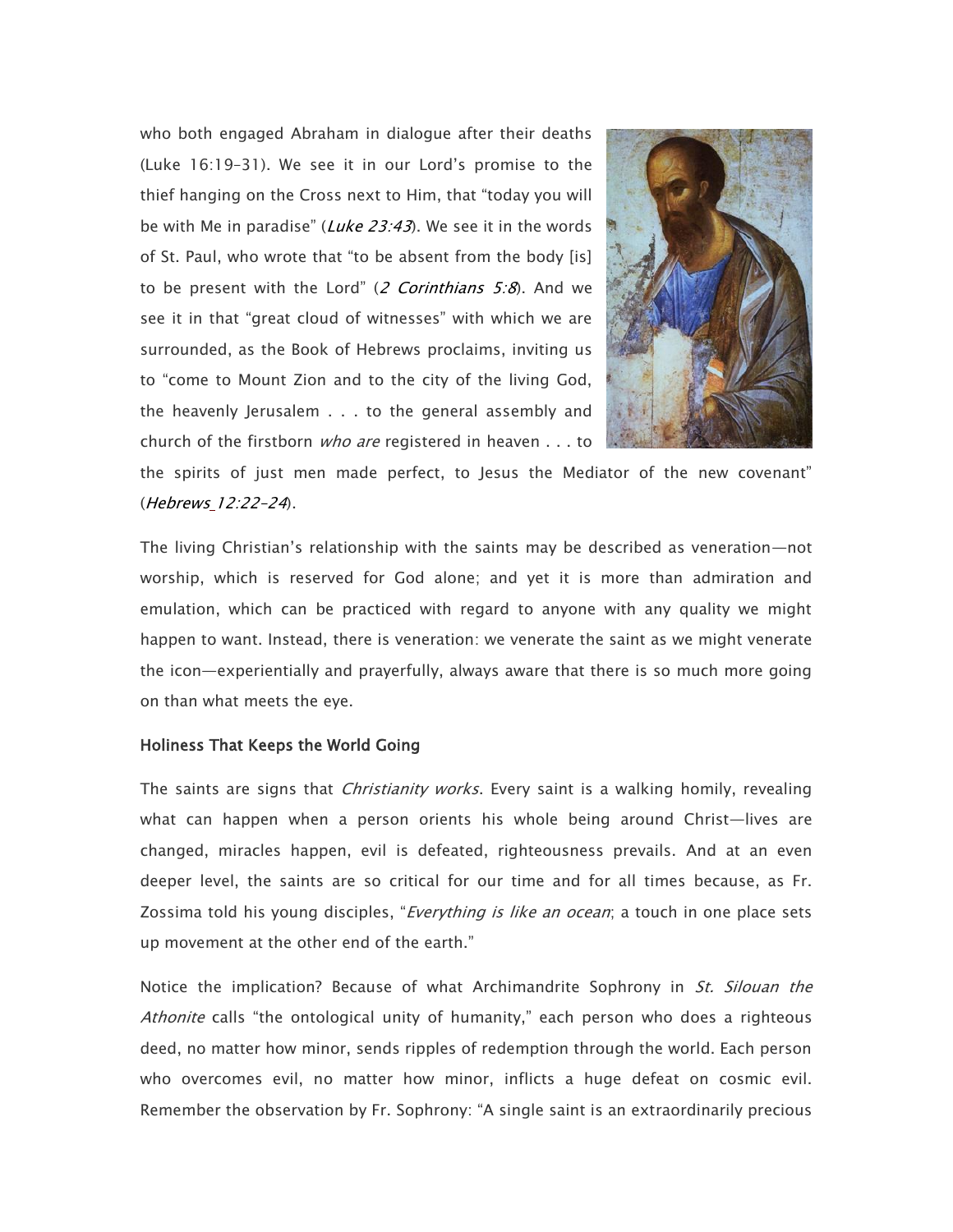phenomenon for all mankind. By the mere fact of their existence—unknown, maybe, to the world, but known to God—the saints draw down upon the world, upon all humanity, a great blessing of God."

The saints are great examples, yes, and may we grow ever more aware of their lives in order to appropriate their qualities of love, compassion, peace, joy and virtue as our own! But their greatness is found especially in that blessing of God that they call down upon the world. In a very real way, we are alive at this hour because of the piety and prayers of men and women unknown to us, unknown to the world. These are, as St. James writes, the righteous ones whose "effective, fervent prayer" matters much *(James* 5:16).

So, in ways both seen and hidden, known and unknown, appreciated and ignored, the holiness of the saints, without exaggeration, keeps the world going. And here is a sobering thought, provided by St. Silouan, who is very much a modern saint (he died in 1938): "Prayer keeps the world alive, and when prayer fails, the world will perish. . . . I tell you that when there are no more men [or women] of prayer on earth, the world will come to an end and great disasters will befall . . . when the earth ceases to produce saints, the strength that safeguards the earth from catastrophe will fail." Because of "the ontological unity of humanity," because of Fr. Zossima's "ocean" of everything, both the vice of sinners and the virtue of saints send ripples through all that exists. Do you get the sense that each of us, simply by virtue of being alive, possesses the potential for greater influence than we can possibly imagine?

### The Road of Prayer

The road from emulation to the veneration of saints is the road of prayer—specifically, prayer to the saints. It is here we encounter a few rousing objections from other Christian traditions. First, a story, then a few reflections.

I wrote a book called *Touching Heaven* in which I discuss how I acquired my patron saint (or, perhaps, how my patron saint acquired me). After an exhilarating exchange with a fellow pilgrim in the forest near Russia's ancient Valaam Monastery in the summer of 1993, the role of my principal intercessor fell to St. John, the Forerunner and Baptizer of our Lord. Several days later, I was riding in a boat with then Deacon James Paffhausen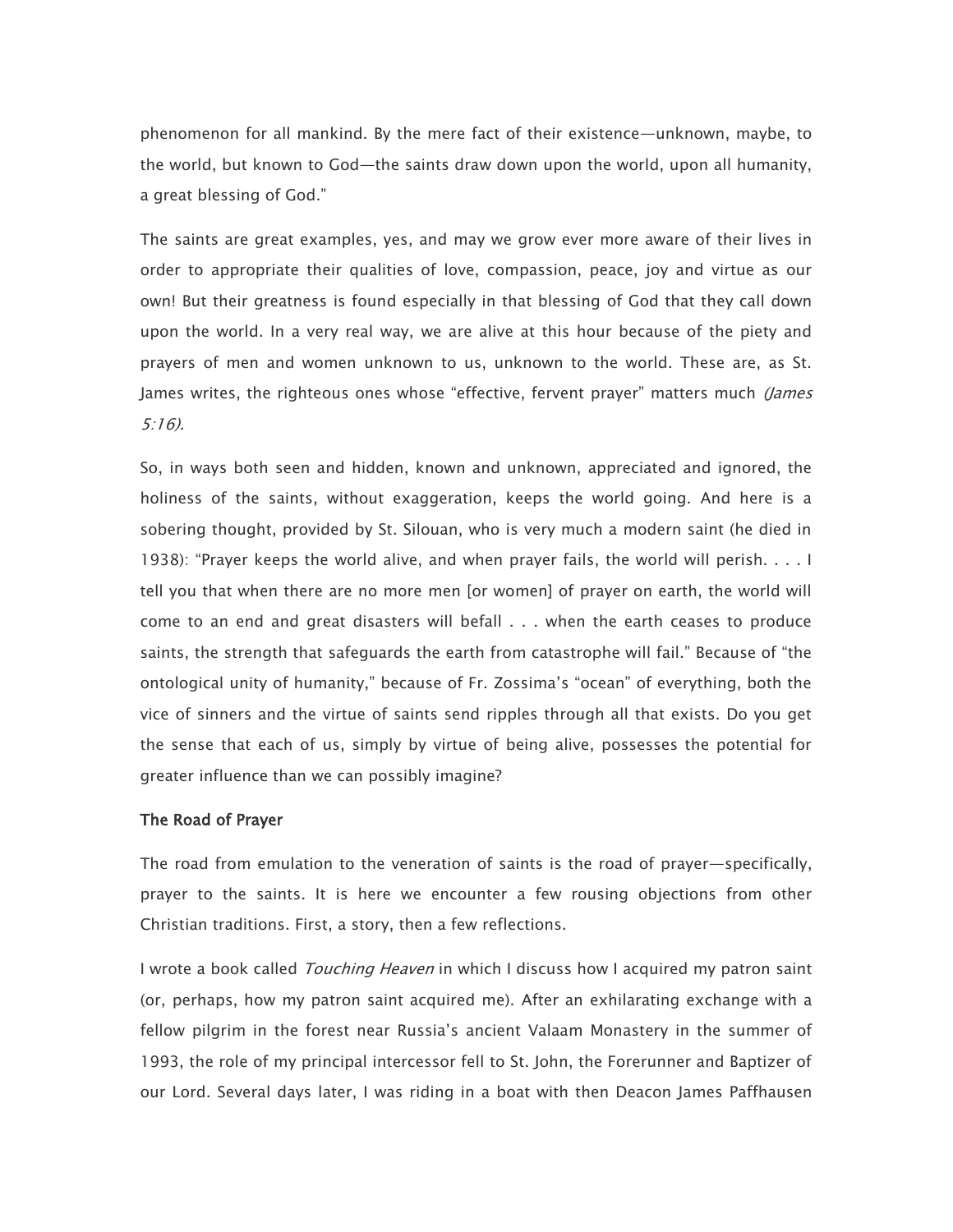(now Metropolitan Jonah, a bishop of the Orthodox Church in America or OCA). I mentioned this conversation with a fellow pilgrim to him and then asked him how best to cultivate a relationship with one's patron saint.

Here is what I was expecting in reply: First, collect all the literature you can find about the historical figure—his writings, if any, his context, his sociological significance, his worldview; get a sense of his upbringing, his education. Also, harvest lots of details about his culture. Then, notice how the saint is referred to liturgically—his hymns and any significant details about his icon. Finally, peruse the available literature of how he is perceived by others, and trace how the figure is interpreted down through the ages. That's what I was expecting, but this is what I got: "Pray to him." Pray to him. Prayer, in this sense, is fellowship, and fellowship forms relationships. Again: Prayer is fellowship, and fellowship forms relationships.

The Bible strictly forbids any attempt to summon the spirits of the dead or to try to engage them in conversation (Leviticus 19:31; 20:6; 1 Samuel 28). It is not the act of prayer that is forbidden, but the act of sorcery or séance. Sorcery is self-indulgence, something dark designed to satisfy some curiosity or fascination with the afterlife. However, Christian prayer that blossoms into fellowship with the saints is rooted in our Lord Jesus Christ who conquered death and always has Christ as its focus—His will, His glory, His agenda.

We pray to saints not so that we might gain information or some advantage in this life, but so that *their* Christ might increasingly become *our* Christ. "Help me," we say to the saint, "pray for me, so that I might be as you already are—saved." As mentioned earlier, if these are among the "righteous ones" whose "effective, fervent prayer" matters much, then requesting their intercessory prayer on our behalf is a great help in time of need.

#### Idolatry and Unbelief

The Protestant objection against prayer to the saints typically includes the accusation of idolatry. Prayer to anyone or anything other than God would, it is charged, rouse His jealousy. But an Orthodox Christian should respond with the imagery of Holy Scripture: those who are righteous and holy do not obscure, but *magnify* God, the way that—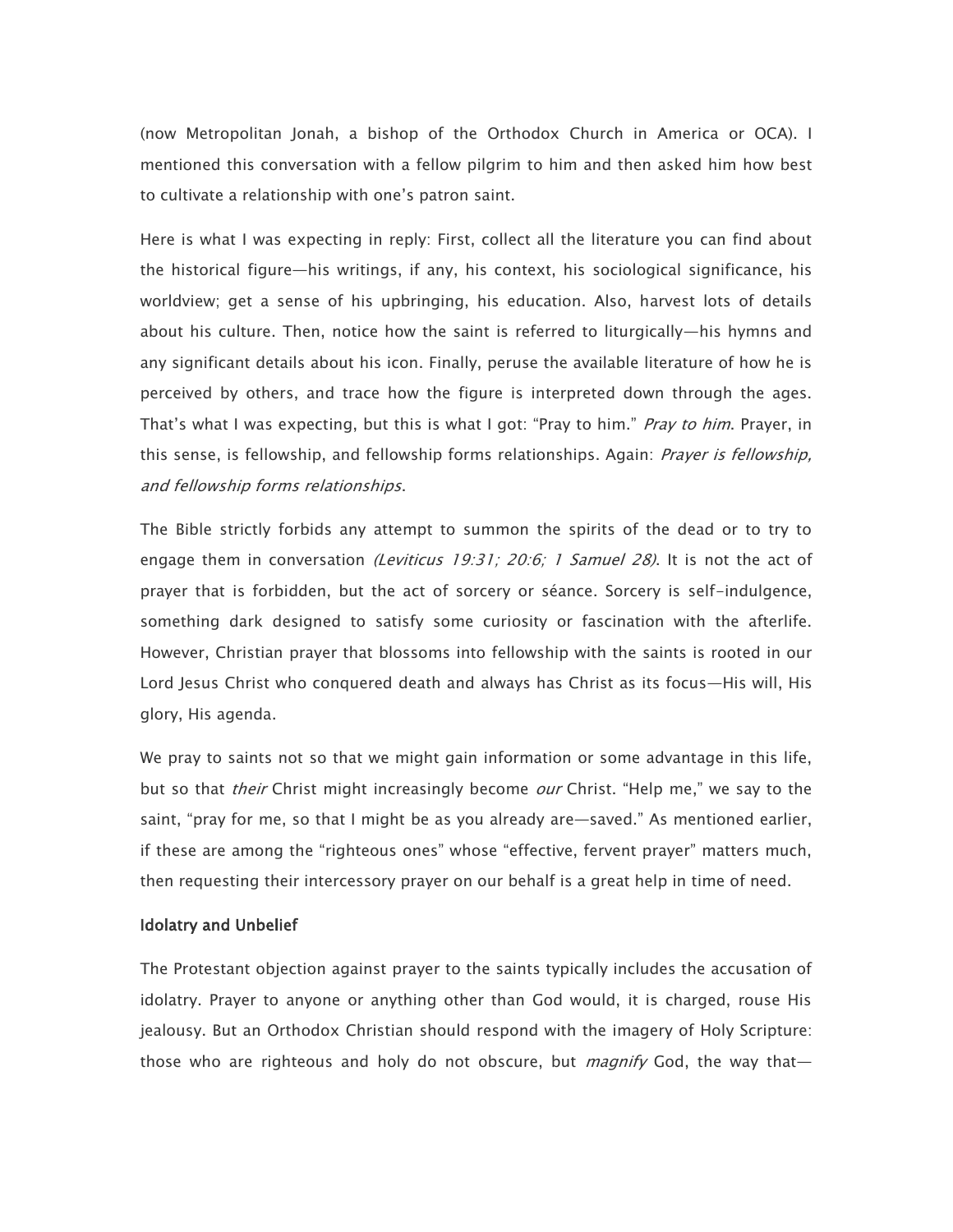though it's an impersonal analogy—a magnifying glass enlarges into greater detail whatever is being viewed through it.

Precisely, God glorifies those who magnify Him. God was "magnified" through Joshua when the prophet obeyed God by placing twelve stones in the Jordan River under the ark of the covenant (Joshua 4:8-14); God was "magnified" through Solomon, who had "a perfect heart to keep [His] commandments" and therefore would sit on the throne of his father David (1 Chronicles 29:18-25); God is "magnified" by all those who rejoice and who love His salvation (Psalm 70:4); God was "magnified" in the Jews and Greeks of Ephesus who believed in Him after the name of Jesus was discovered to cast out demons (Acts 19:13-20); and in the first chapter of his Letter to the Philippians, St. Paul's prayer was that God be "magnified" in his body, whether he lived or died. Obedience, peace, love, joy, compassion, self-control, faith, martyrdom—the more these and other holy qualities are manifested, the more the God of holiness is magnified. As the psalmist says, "God is wonderful in His saints" (Psalm 68:35).

So, properly speaking, we ask the saints, those men and women of holiness, to pray that God would be magnified in our lives just as He has been magnified in theirs. The Christian understands that it is God alone who saves. By "intercessory prayer to the saints," therefore, we mean asking the saints to pray to God on our behalf. And, because

of their perfection, saints can never grant anything or answer any prayer that is in any way contrary to the will of God. Because the "christification" of the saint has been definitively established by the Church, what the saint desires for us will always be in complete conformity with what Christ desires for us.

For those Orthodox Christians who struggle at every moment to live what they believe, the benefits of the saints will be personal, experiential, direct, and a great help along the road of salvation. Notice throughout